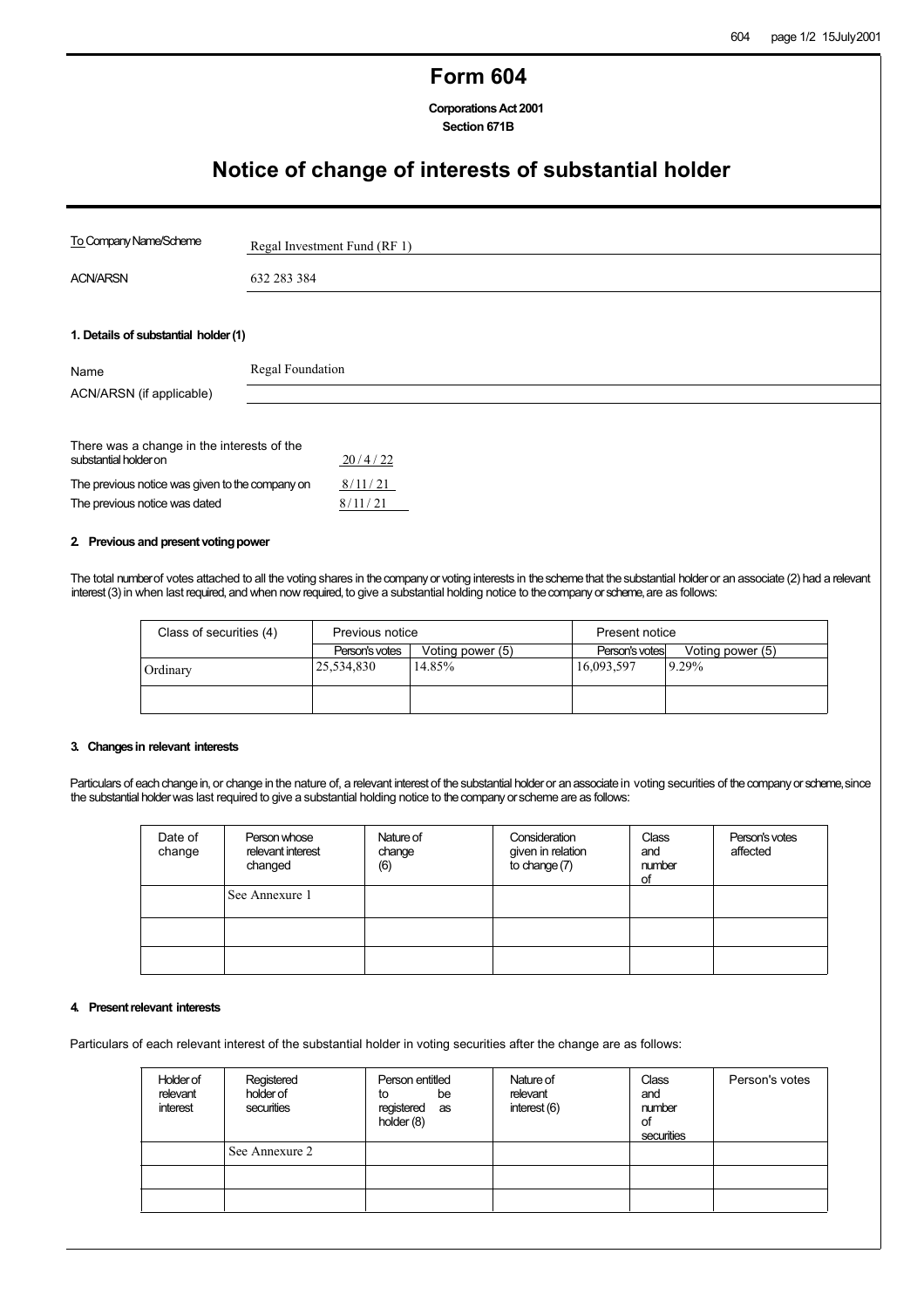### **5. Changes in association**

The persons who have become associates (2) of, ceased to be associates of, or have changed the nature of their association (9) with, the substantial holder in relation to voting interests in the company or scheme are as follows:

| Name and ACN/ARSN (if applicable) | Nature of association |
|-----------------------------------|-----------------------|
| See Annexure 3                    |                       |
|                                   |                       |

#### **6. Addresses**

The addresses of persons named in this form are as follows:

| Name           | Address |
|----------------|---------|
| See Annexure 4 |         |
|                |         |

### **Signature**

| print name Ficus Fiduciary Limited |                      | capacity Trustee    |  |
|------------------------------------|----------------------|---------------------|--|
|                                    | signhere andrew King | date 22 / 04 / 2022 |  |

#### **DIRECTIONS**

- (1) If there are a number of substantial holders with similar or related relevant interests (eg. a corporation and its related corporations, or the manager and trustee of an equity trust), the names could be included in an annexure to the form. If the relevant interests of a group of persons are essentially similar, they may be referred to throughout the form as a specifically named group if the membership of each group, with the names and addresses of members is clearly set out in paragraph 6 of the form.
- (2) Seethe definition of "associate"insection 9of the Corporations Act 2001.
- (3) See the definition of "relevant interest" in sections 608 and 671B(7) of the Corporations Act 2001.
- (4) The voting shares of a company constitute one class unless divided into separate classes.
- (5) The person's votes divided by the total votes in the body corporate or scheme multiplied by 100.
- (6) Include details of:
	- (a) any relevant agreement or other circumstances because of which the change in relevant interest occurred. If subsection 671B(4) applies, a copy of any document setting out the terms of any relevant agreement, and a statement by the person giving full and accurate details of any contract, scheme or arrangement, must accompany this form, together with a written statement certifying this contract, scheme or arrangement; and
	- (b) any qualification of the powerof a person to exercise, control the exercise of, or influence the exercise of, the voting powers or disposal of the securities to which the relevant interest relates (indicating clearlythe particular securities to which the qualification applies).

See the definition of "relevant agreement" in section 9 of the Corporations Act 2001.

- (7) Details of the consideration must include any and all benefits, money and other, that any person from whom a relevant interest was acquired has, or may, become entitled to receive in relation to that acquisition. Details must be included even if the benefit is conditional on the happening or not of a contingency. Details must be included of any benefit paid on behalf of the substantial holder or its associate in relation to the acquisitions, even if they are not paid directly to the person from whom the relevant interest was acquired.
- (8) If the substantial holder is unable to determine the identity of the person (eg. if the relevant interest arises because of an option) write "unknown".
- (9) Give details, if appropriate, of the present association and any change in that association since the last substantial holding notice.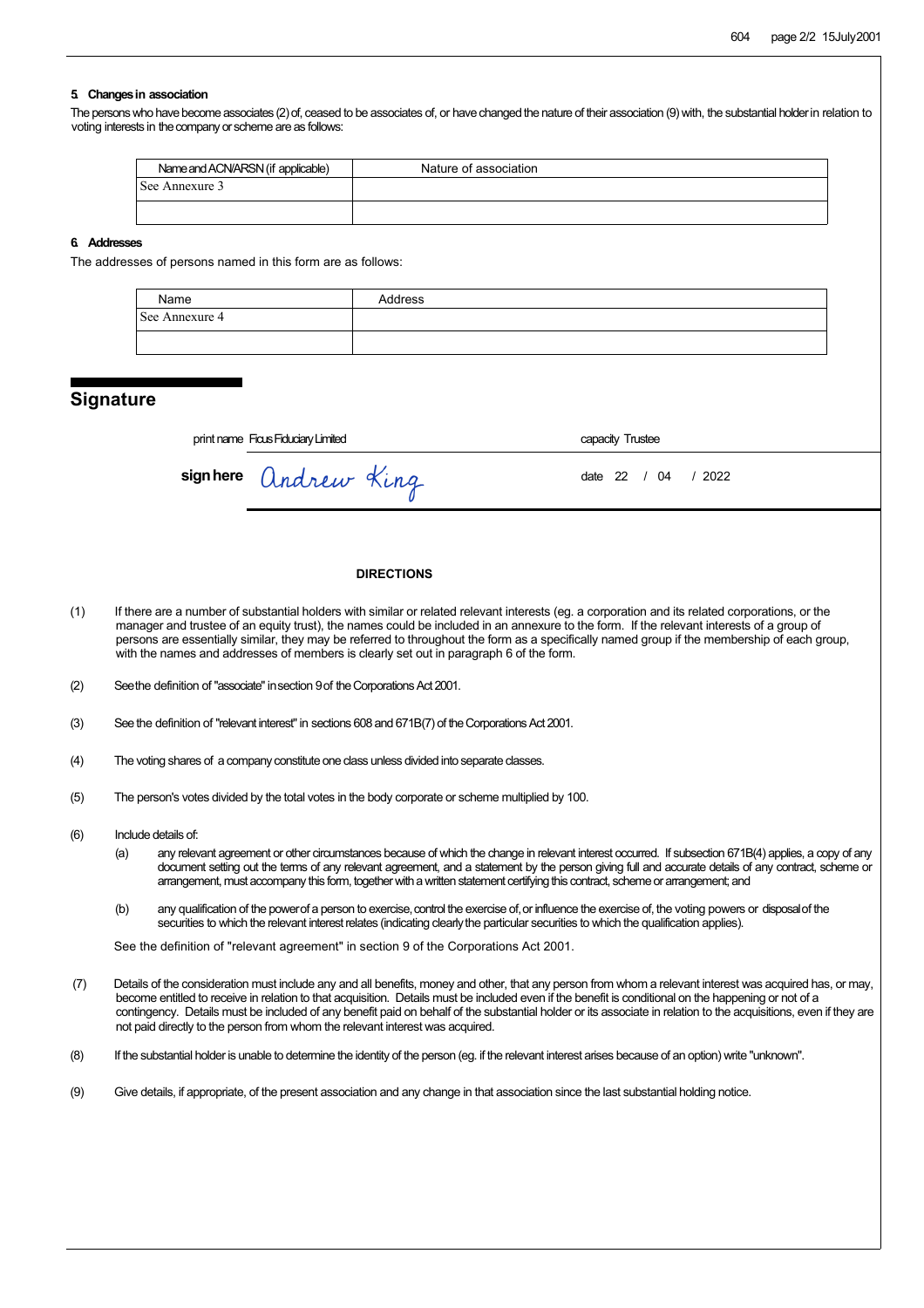## **ANNEXURE 1**

### **This is annexure 1 of 1 page referred to in form 604 Notice of change of interests of substantial holder**

This Form 604 is being filed as a result of a restructure on 20 April 2022 involving the replacement of the trustees of The Regal Foundation (Andrew King, Philip King and David Gore) with a new corporate trustee, Ficus Fiduciary Limited, and a restructure of New Highland Pty Limited.

As a result of the restructures:

- Andrew King, Philip King, David Gore, Pamela King, New Highland Pty Limited, Kavoca Pty Limited and Regal Funds Management Pty Limited are no longer associates of The Regal Foundation (via its trustee, Ficus Fiduciary Limited); and
- none of the persons above (excluding the Regal Foundation) and their associates has a combined relevant interest of more than 5%.

## **This Form 604 has not been filed as a result of a sale or other disposal of an interest in the Regal Investment Fund (RF1) by The Regal Foundation or any of its prior associates, including Philip King and entities controlled by him.**

In addition, The Regal Foundation has acquired additional interests in RF1 pursuant to the dividend reinvestment plan on 31 January 2022 as follows:

| <b>Holder of</b><br>relevant<br>interest | Nature of change                | <b>Consideration given in</b><br>relation to change | <b>Class and</b><br>number of<br>securities | Person's<br>votes<br>affected  |
|------------------------------------------|---------------------------------|-----------------------------------------------------|---------------------------------------------|--------------------------------|
| The Regal<br>Foundation                  | Acquisition of<br>412,815 units | \$1,568,078                                         | 412,815<br>ordinary<br>units                | 412,815<br>additional<br>votes |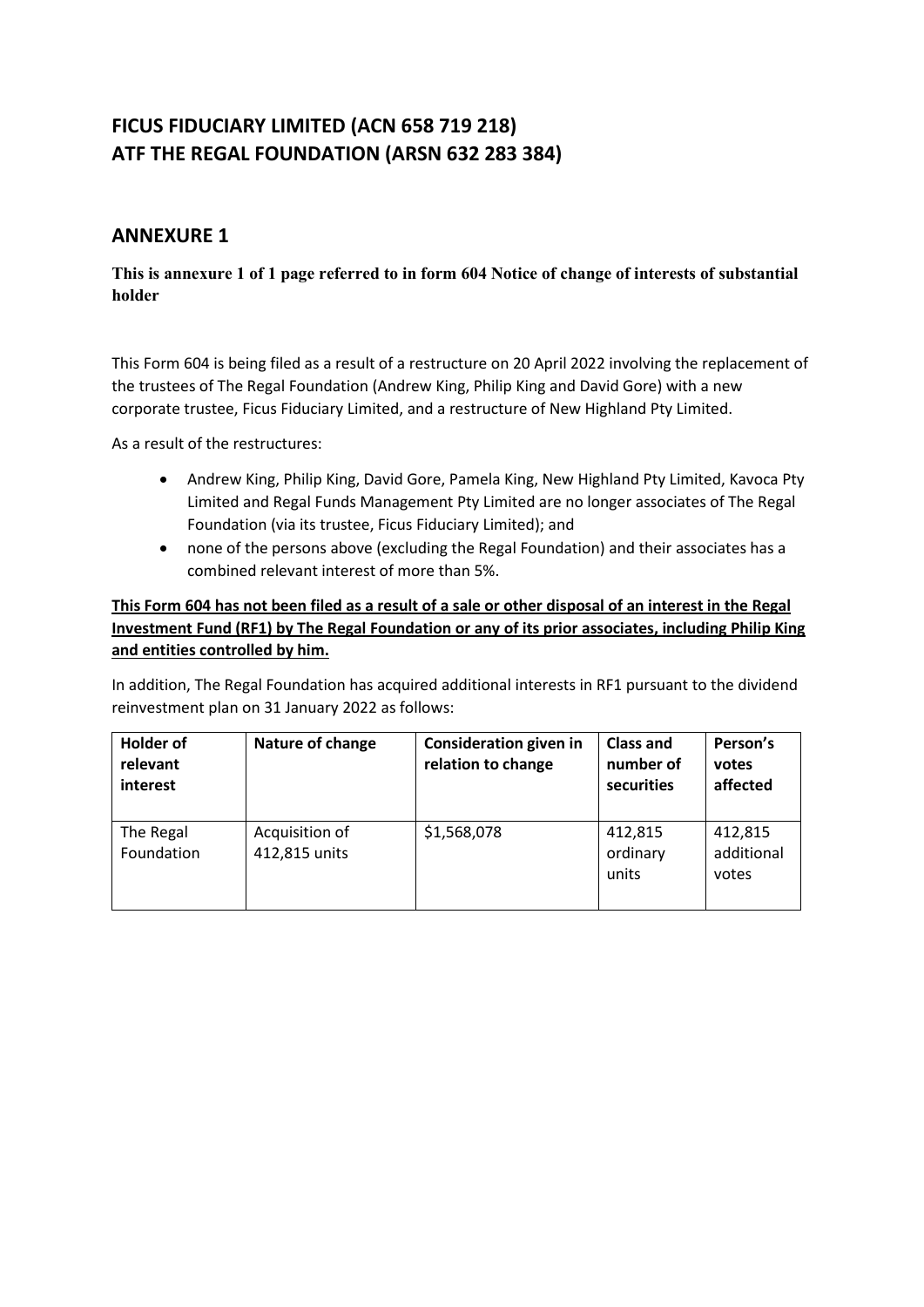## **ANNEXURE 2**

**This is annexure 2 of 1 page referred to in form 604 Notice of change of interests of substantial holder**

| <b>Holder of</b><br>relevant interest                                | <b>Registered holder</b><br>of securities | <b>Person entitled</b><br>to be registered | <b>Nature</b><br><b>of</b><br>relevant<br>interest | <b>Class and</b><br>number of<br>securities | Person's<br>votes |
|----------------------------------------------------------------------|-------------------------------------------|--------------------------------------------|----------------------------------------------------|---------------------------------------------|-------------------|
| <b>Ficus Fiduciary</b><br>Limited ATF The<br><b>Regal Foundation</b> | <b>Ficus Fiduciary</b><br>Limited         | <b>Ficus Fiduciary</b><br>Limited          | S608(1)                                            | Ord<br>16,093,597                           | 9.29%             |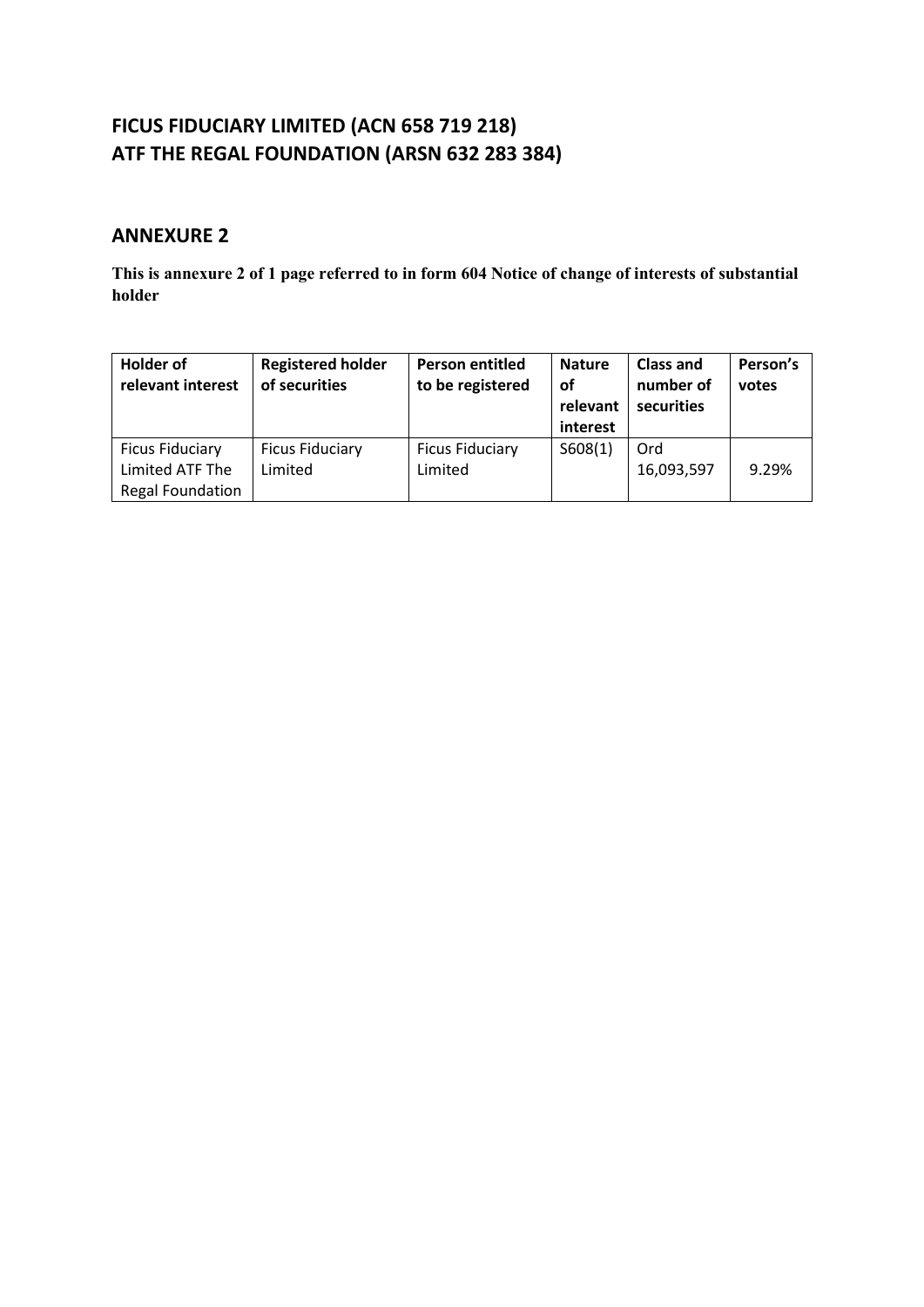## **ANNEXURE 3**

**This is annexure 3 of 1 page referred to in form 604 Notice of change of interests of substantial holder**

| <b>Name</b>                                 | <b>Nature of association</b>                 |
|---------------------------------------------|----------------------------------------------|
| Andrew King                                 | Ceased as trustee, and no longer holds the   |
|                                             | interest, of The Regal Foundation            |
| Philip King                                 | Ceased as trustee, and no longer holds the   |
|                                             | interest, of The Regal Foundation            |
| David Gore                                  | Ceased as trustee, and no longer holds the   |
|                                             | interest, of The Regal Foundation            |
| Pamela King                                 | Ceased association with The Regal Foundation |
| New Highland Pty Limited (ACN 121 604 500)  | Ceased association with The Regal Foundation |
| Kavoca Pty Limited (ACN 129 824 460)        | Ceased association with The Regal Foundation |
| Regal Funds Management Pty Ltd (ACN 107 576 | Ceased association with The Regal Foundation |
| 821)                                        |                                              |